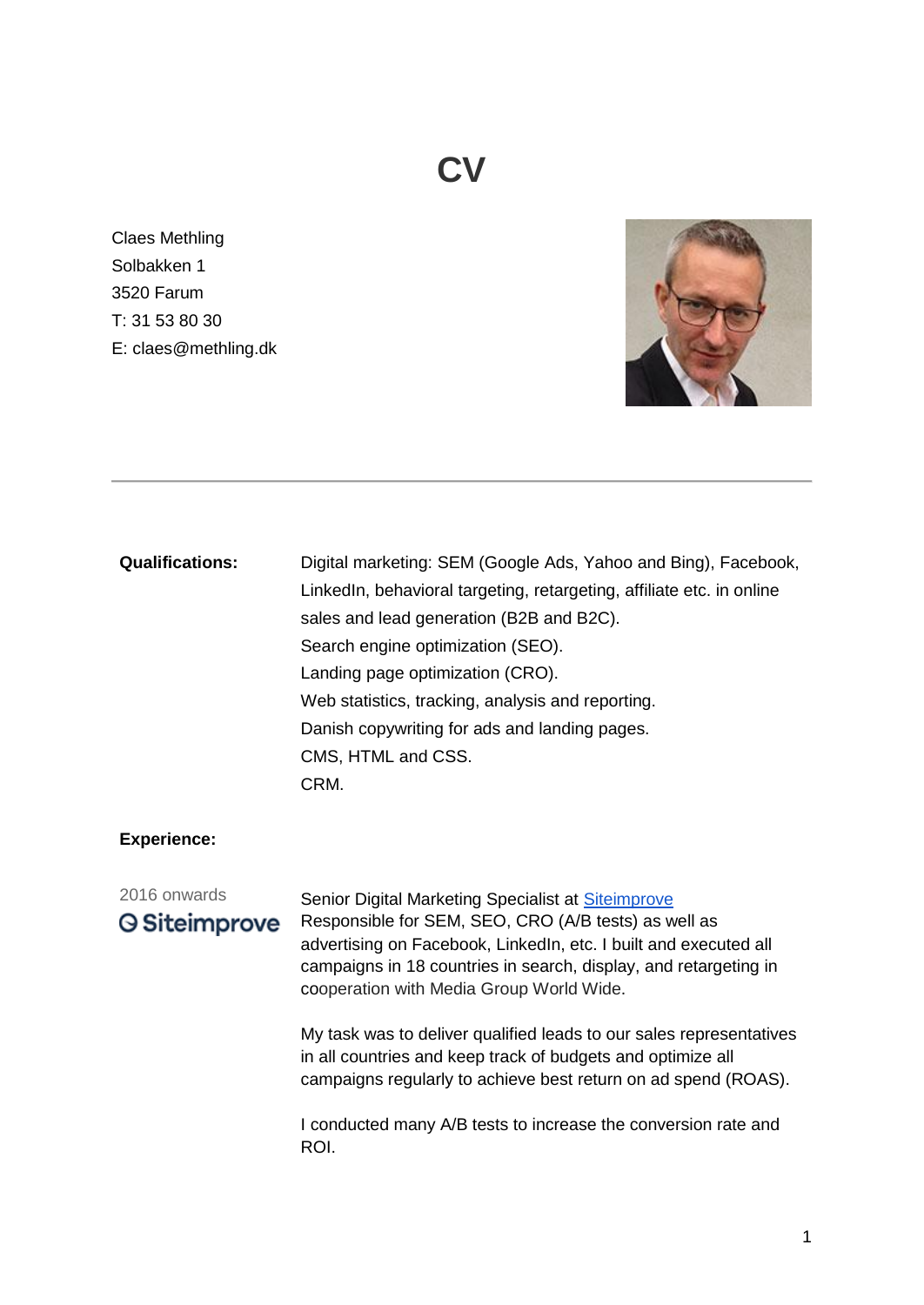I wrote the Danish ad texts and created landing pages and I made sure that various collaborators wrote ad texts in respective languages such as German and Spanish etc.

It was also my responsibility to make KPI reporting and continuous analysis with tools like Siteimprove Analytics, Google Analytics and the CRM system.

I worked closely with the CMO and had a say in Siteimprove's marketing strategy and its execution.

Siteimprove is growing very fast. When I started in 2016 Siteimprove had 4500 customers and in June 2018 we had more than 7000 customers.



Online marketing manager at [webCRM](https://webcrm.com/uk) Responsible for SEM, SEO, CRO (A/B tests) as well as advertising on Facebook, LinkedIn, etc. I built and executed all campaigns in 8 countries in search, display, retargeting and behavioral targeting.

My task was to deliver qualified leads to the sales representatives in all countries and keep track of budgets and optimized all campaigns regularly to achieve best return on ad spend (ROAS).

I conducted A/B tests to increase the conversion rate and ROI.

I wrote the Danish ad texts and created landing pages and I made sure that various collaborators wrote ad texts in respective languages such as Finnish and Spanish etc.

It was also my responsibility to make KPI reporting to management and continuous analysis with tools like Google Analytics and the CRM system.

I worked closely with the management and had a say in webCRM's marketing strategy and its execution.

Growth and earnings in webCRM have been impressive enough to ensure that we've received five Børsen Gazelle awards in a row. There are of course several reasons why, but Google Ads was a huge driver of good leads, which the sales representatives turned into customers.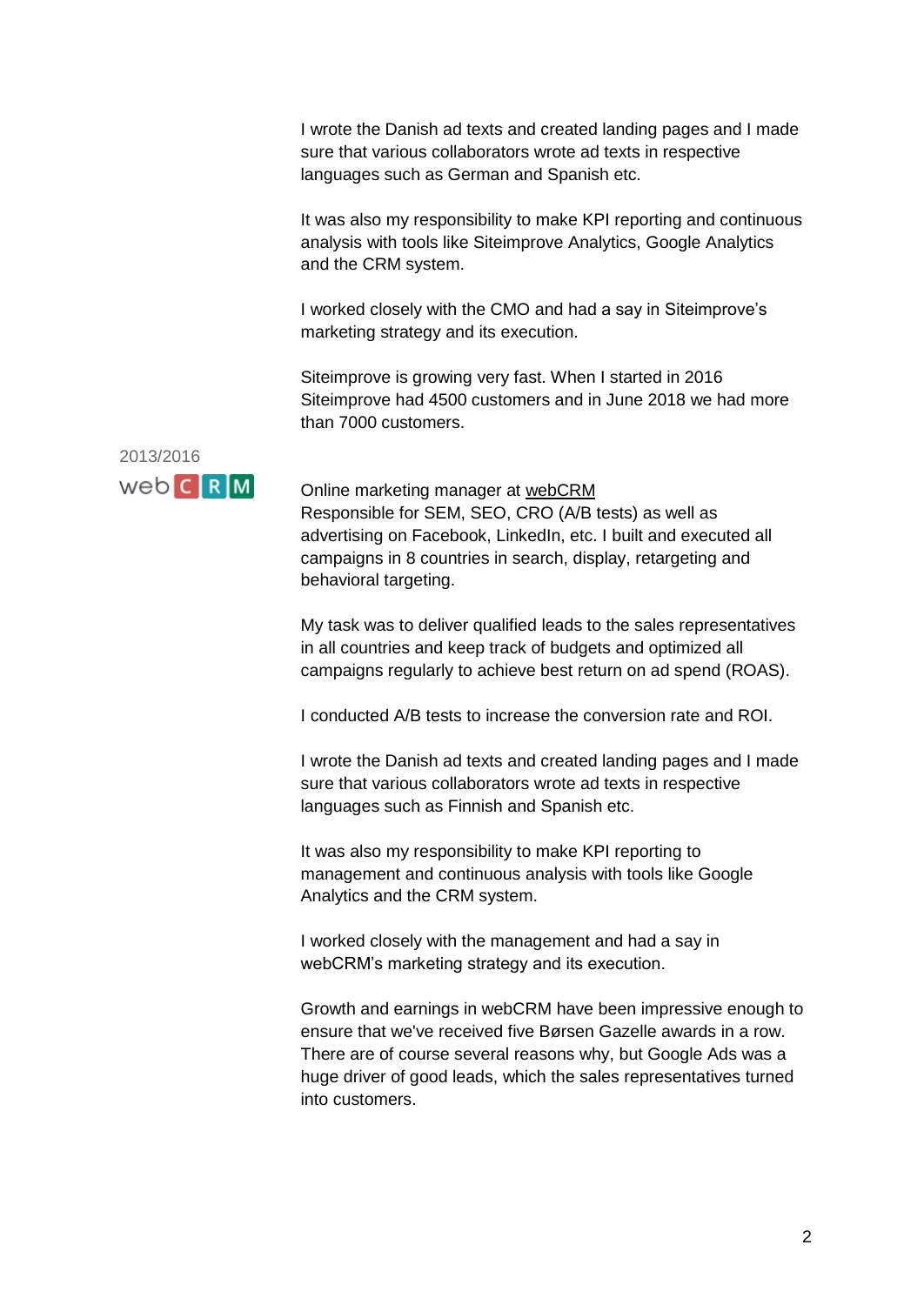

2009/2013 Commercial web developer at [OiSTER.](https://www.oister.dk/)

Responsible for online marketing: SEM, SEO, CRO, Facebook advertising, affiliate etc. I built and executed many campaigns including Google Ads, Bing, retargeting and I wrote all ad texts. I also did all landing pages, including texts.

We ran campaigns with media agency Mindshare (part of GroupM). I was responsible for the tracking in Adform and Google Tag Manager and ongoing evaluation of various campaigns, such as Real Time Bidding, affiliate etc.

I conducted many A/B tests to increase the conversion rate and ROI.

It was also my responsibility to ensure KPI reporting and analysis with tools like Adform and Google Analytics.

I worked very closely with the Director and had a say in OiSTER's marketing strategy and its execution.

OiSTER grew from 0 to over 200,000 customers within a few years, while there was a fierce price war in the mobile market. Google Ads was very important in order to attract customers to OiSTER.

# **SØNDAGSAVISEN**

2007/2009 Product and concept developer at **Søndagsavisen.dk.** Responsible for product and business development and search marketing. I built all Google Ads campaigns including retargeting and I wrote all ad texts. Responsible for surveys with SurveyXact.

> I also did KPI reporting to management and continuous analysis with tools like Google Analytics and Gemius.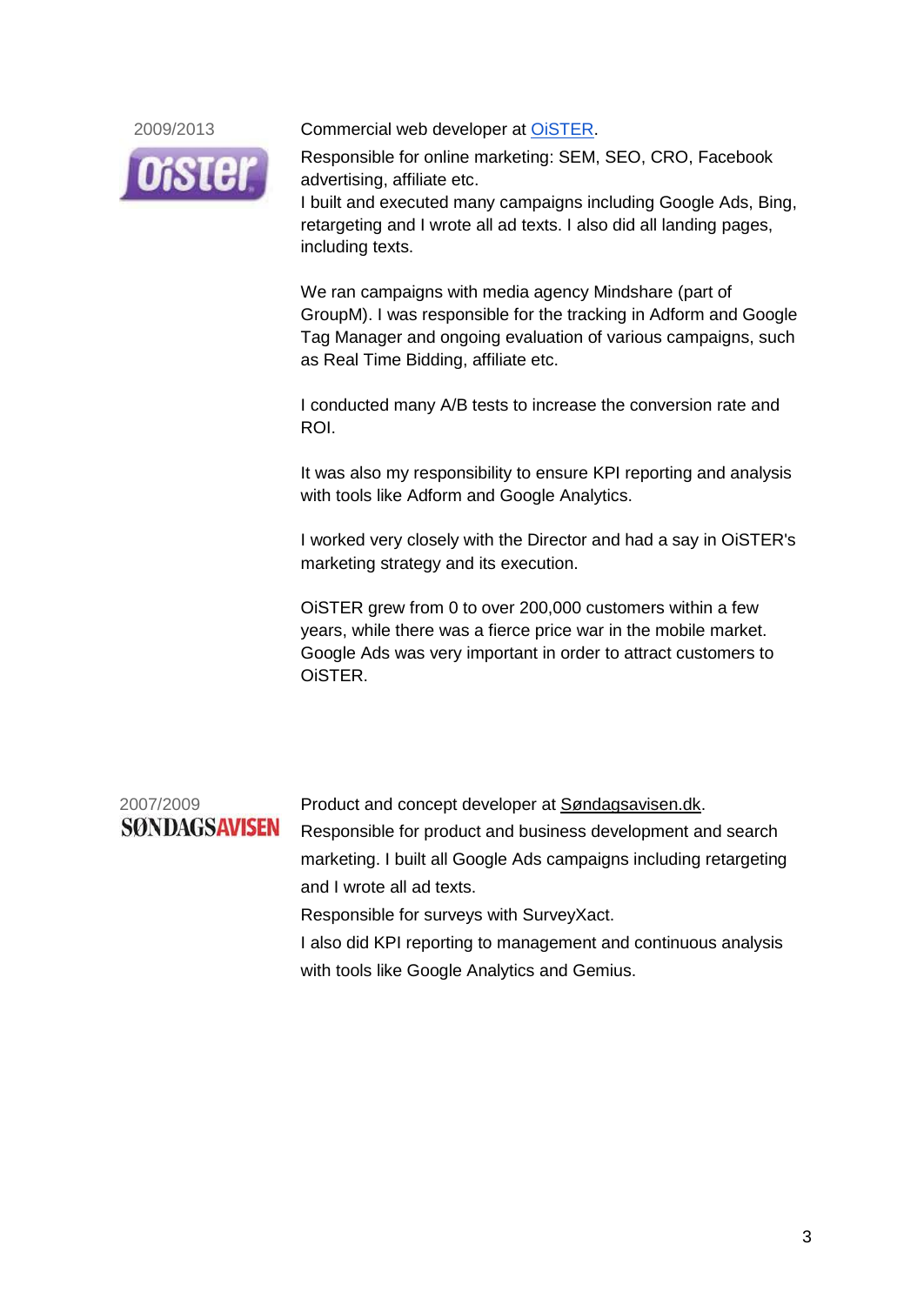| 2002/2007<br><b>TEL</b> MORE | Web Designer at TELMORE<br>Responsible for front-end development of the website (design,<br>usability, CSS, HTML, user testing and conversion optimization).                                                                                        |
|------------------------------|-----------------------------------------------------------------------------------------------------------------------------------------------------------------------------------------------------------------------------------------------------|
|                              | I was also responsible for an important part of TELMORE's online<br>marketing (mainly SEM and display). I worked very closely with<br>the Marketing Director and had a say in TELMORE's marketing<br>strategy and its execution.                    |
|                              | It was also my responsibility to ensure KPI reporting to<br>management and running analysis with tools like Adform, Google<br>Analytics, Gallup and Gemius.                                                                                         |
|                              | In the five years I was with TELMORE the customer base grew<br>from 90,000-650,000 customers and TELMORE won several e-<br>commerce awards.                                                                                                         |
| 2000/2002                    | Web designer and front-end developer at Sky Radio, JVC<br>Denmark, Konica Denmark, Radio NRJ, Main Magazine, MainTV<br>and Main Card.<br>Responsible for web design, usability, text and database.                                                  |
| 1997/1999                    | Main Magazine<br>Sales canvassing and layout of ads and copywriting.<br>Press responsible for events such as Man of the year and<br>Woman of the year.                                                                                              |
| 1995/1997                    | Radio Uptown, Copenhagen (Nordisk Film Egmont Group).<br>Crafted radio broadcasts of music and journalism.<br>Created marketing efforts, canvassing, copywriting and narration<br>of radio advertising.                                             |
| 1988/1994                    | Independent. Daily leader at a local radio station; New FM, Farum.<br>Tasks like motivating employees and 30 volunteers,<br>radio broadcasts, marketing, sales canvassing, copywriting,<br>produce and speak radio commercials, music concepts etc. |